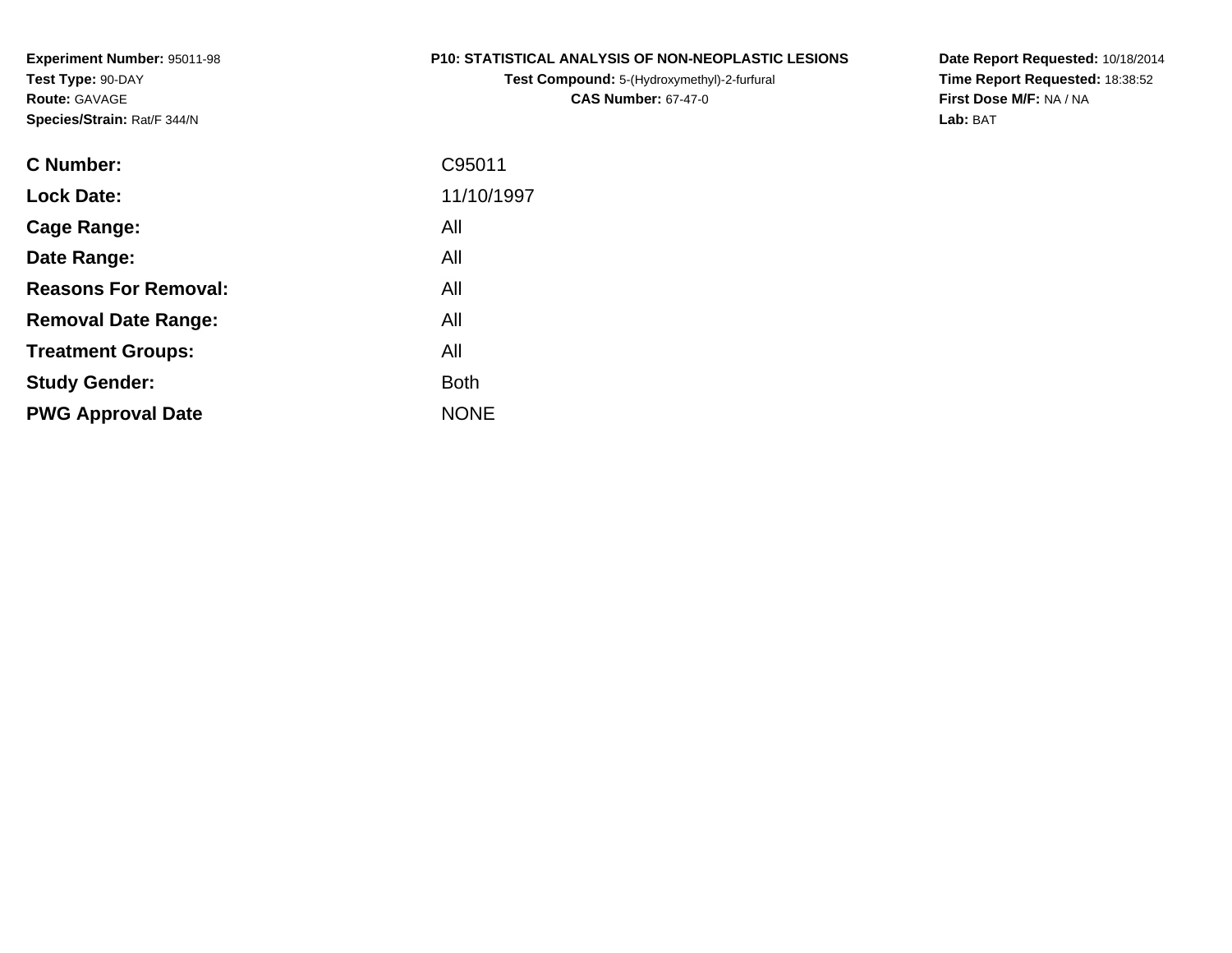**P10: STATISTICAL ANALYSIS OF NON-NEOPLASTIC LESIONS**

**Test Compound:** 5-(Hydroxymethyl)-2-furfural

**CAS Number:** 67-47-0

**Date Report Requested:** 10/18/2014 **Time Report Requested:** 18:38:52**First Dose M/F:** NA / NA**Lab:** BAT

## **STATISTICAL ANALYSIS OF NON-NEOPLASTIC LESIONS IN RAT(F 344/N) LAST REMOVAL AT 5 WEEKS**

| <b>MALE</b>                      |         |                 |                     |                     |                     |                      |
|----------------------------------|---------|-----------------|---------------------|---------------------|---------------------|----------------------|
| <b>DOSE</b>                      | 0 MG/KG | <b>94 MG/KG</b> | <b>MG/KG</b><br>188 | <b>MG/KG</b><br>375 | <b>MG/KG</b><br>750 | <b>MG/KG</b><br>1500 |
| <b>Spinal Cord</b>               |         |                 |                     |                     |                     |                      |
| <b>Cyst Epithelial Inclusion</b> |         |                 |                     |                     |                     |                      |
| <b>LESION RATES</b>              |         |                 |                     |                     |                     |                      |
| <b>OVERALL(a)</b>                | 0/5(0%) | 0/5(0%)         | 0/5(0%)             | 0/5(0%)             | 0/5(0%)             | 0/5(0%)              |
| POLY-3 RATE (b)                  | 0/5.00  | 0/5.00          | 0/5.00              | 0/5.00              | 0/5.00              | 0/5.00               |
| POLY-3 PERCENT (g)               | 0%      | 0%              | $0\%$               | 0%                  | 0%                  | 0%                   |
| <b>TERMINAL (d)</b>              | 0/5(0%) | 0/5(0%)         | 0/5(0%)             | 0/5(0%)             | 0/5(0%)             | 0/5(0%)              |
| <b>FIRST INCIDENCE</b>           | $---$   | $--$            | $---$               | ---                 | ---                 | ---                  |
| <b>STATISTICAL TESTS</b>         |         |                 |                     |                     |                     |                      |
| POLY <sub>3</sub>                | (n)     | (n)             | (n)                 | (n)                 | (n)                 | (n)                  |
| <b>POLY 1.5</b>                  | (n)     | (n)             | (n)                 | (n)                 | (n)                 | (n)                  |
| POLY <sub>6</sub>                | (n)     | (n)             | (n)                 | (n)                 | (n)                 | (n)                  |
| <b>COCH-ARM / FISHERS</b>        | (n)     | (n)             | (n)                 | (n)                 | (n)                 | (n)                  |
| <b>MAX-ISO-POLY-3</b>            | (n)     | (n)             | (n)                 | (n)                 | (n)                 | (n)                  |
| <b>HISTCONT SAME RTE</b>         |         |                 |                     |                     |                     |                      |
| <b>HISTCONT ALL RTES</b>         |         |                 |                     |                     |                     |                      |
| <b>CURR VS HC SAME RTE</b>       |         |                 |                     |                     |                     |                      |
| <b>CURR VS HC ALL RTES</b>       |         |                 |                     |                     |                     |                      |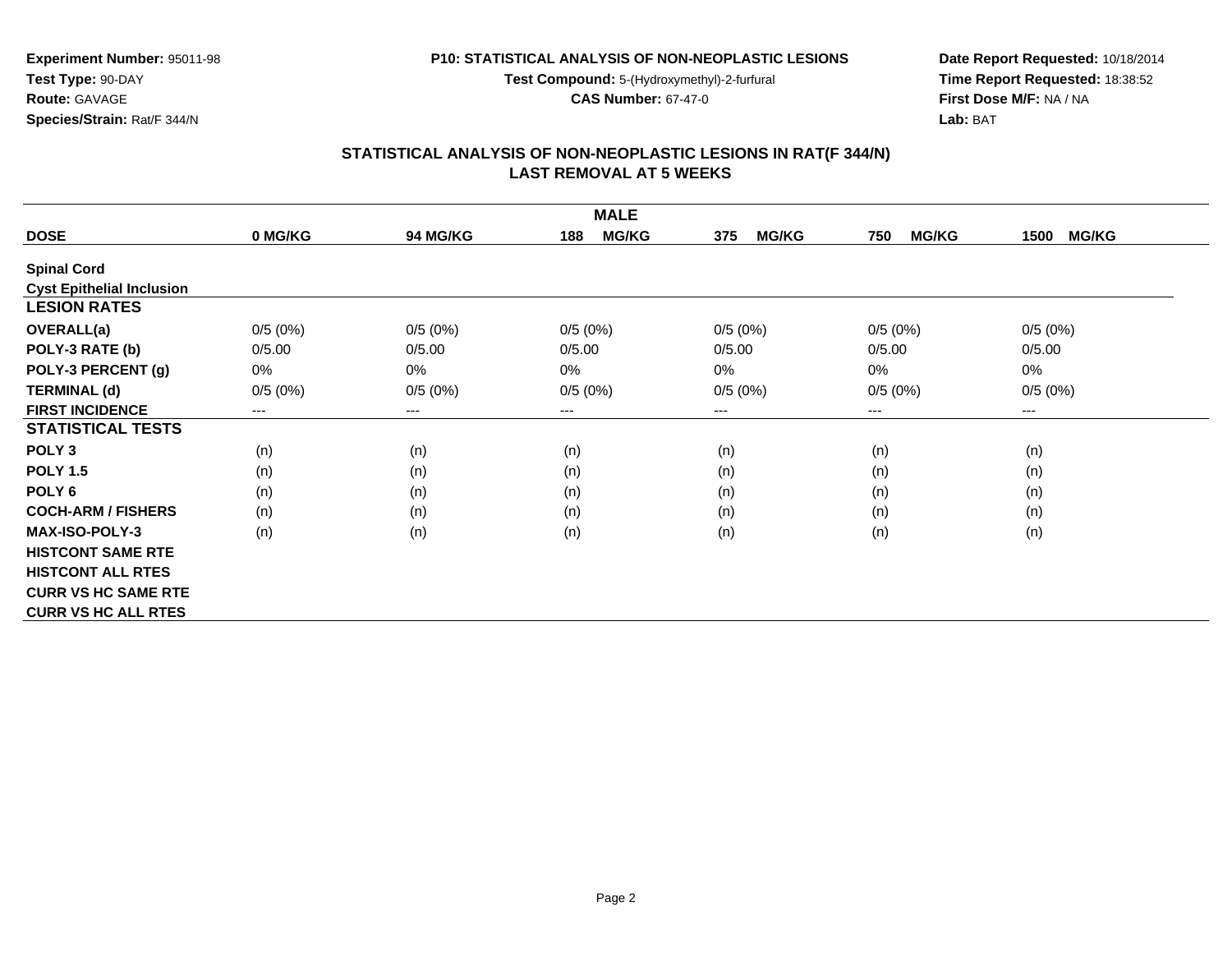**P10: STATISTICAL ANALYSIS OF NON-NEOPLASTIC LESIONS**

**Test Compound:** 5-(Hydroxymethyl)-2-furfural

**CAS Number:** 67-47-0

**Date Report Requested:** 10/18/2014 **Time Report Requested:** 18:38:52**First Dose M/F:** NA / NA**Lab:** BAT

#### **STATISTICAL ANALYSIS OF NON-NEOPLASTIC LESIONS IN RAT(F 344/N) LAST REMOVAL AT 9 WEEKS**

| <b>FEMALE</b>                    |              |             |                     |                     |                     |                      |
|----------------------------------|--------------|-------------|---------------------|---------------------|---------------------|----------------------|
| <b>DOSE</b>                      | 0 MG/KG      | 94 MG/KG    | <b>MG/KG</b><br>188 | <b>MG/KG</b><br>375 | <b>MG/KG</b><br>750 | <b>MG/KG</b><br>1500 |
| <b>Spinal Cord</b>               |              |             |                     |                     |                     |                      |
| <b>Cyst Epithelial Inclusion</b> |              |             |                     |                     |                     |                      |
| <b>LESION RATES</b>              |              |             |                     |                     |                     |                      |
| <b>OVERALL(a)</b>                | 0/5(0%)      | 1/5(20%)    | 0/5(0%)             | 0/5(0%)             | 0/5(0%)             | 0/5(0%)              |
| POLY-3 RATE (b)                  | 0/5.00       | 1/5.00      | 0/5.00              | 0/5.00              | 0/5.00              | 0/5.00               |
| POLY-3 PERCENT (g)               | 0%           | 20%         | $0\%$               | 0%                  | $0\%$               | 0%                   |
| <b>TERMINAL (d)</b>              | 0/5(0%)      | 1/5(20%)    | 0/5(0%)             | 0/5(0%)             | 0/5(0%)             | 0/5(0%)              |
| <b>FIRST INCIDENCE</b>           | $---$        | 94(T)       | $\cdots$            | ---                 | ---                 | ---                  |
| <b>STATISTICAL TESTS</b>         |              |             |                     |                     |                     |                      |
| POLY <sub>3</sub>                | $P = 0.488N$ | $P = 0.500$ | (e)                 | (e)                 | (e)                 | (e)                  |
| <b>POLY 1.5</b>                  | P=0.488N     | $P = 0.500$ | (e)                 | (e)                 | (e)                 | (e)                  |
| POLY <sub>6</sub>                | $P = 0.488N$ | $P = 0.500$ | (e)                 | (e)                 | (e)                 | (e)                  |
| <b>COCH-ARM / FISHERS</b>        | $P = 0.488N$ | $P = 0.500$ | (e)                 | (e)                 | (e)                 | (e)                  |
| <b>MAX-ISO-POLY-3</b>            | $P = 0.356N$ | $P = 0.159$ | (e)                 | (e)                 | (e)                 | (e)                  |
| <b>HISTCONT SAME RTE</b>         |              |             |                     |                     |                     |                      |
| <b>HISTCONT ALL RTES</b>         |              |             |                     |                     |                     |                      |
| <b>CURR VS HC SAME RTE</b>       |              |             |                     |                     |                     |                      |
| <b>CURR VS HC ALL RTES</b>       |              |             |                     |                     |                     |                      |

## **Experiment Number:** 95011-98**Test Type:** 90-DAY**Route:** GAVAGE**Species/Strain:** Rat/F 344/N